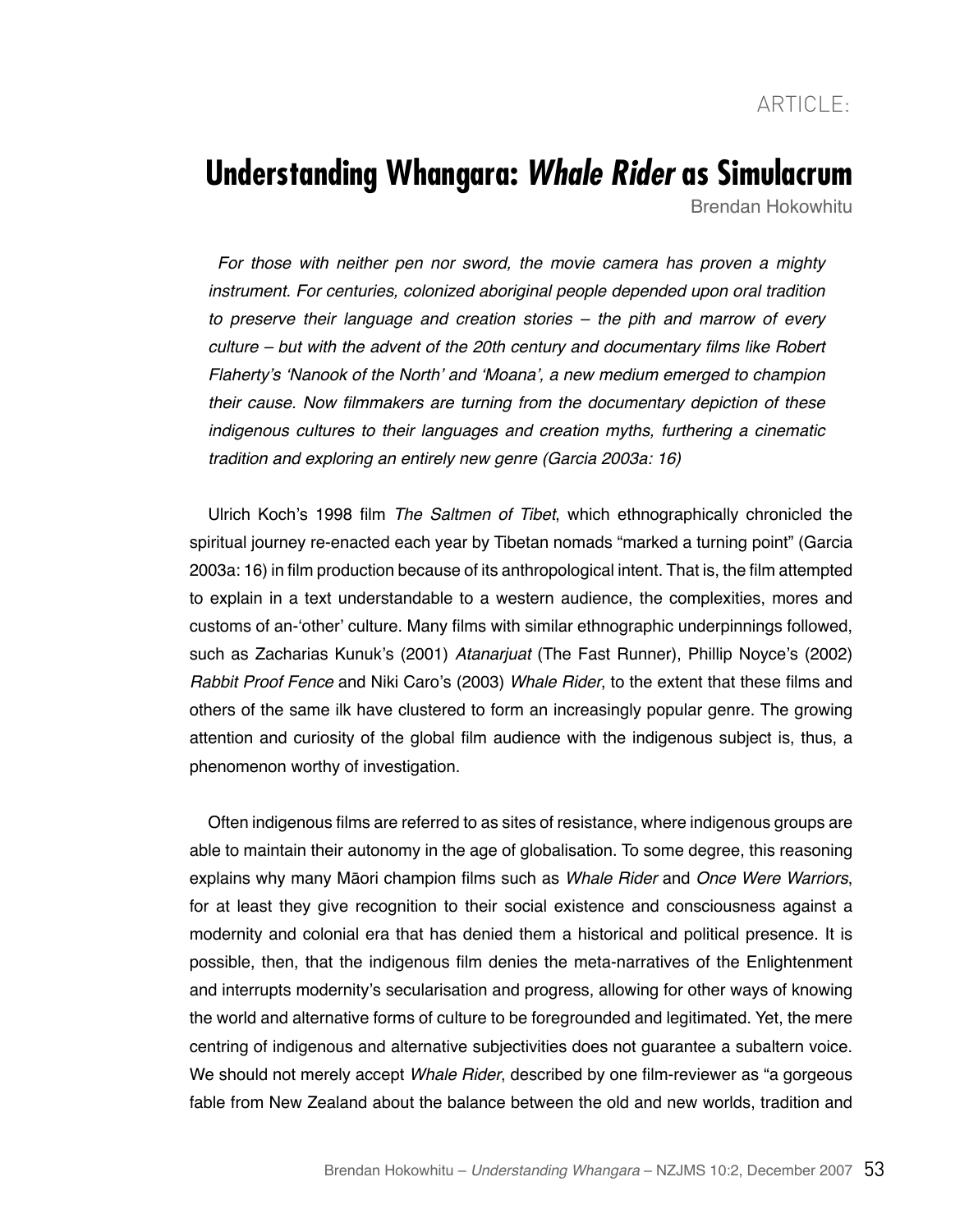progress, superstition and faith", on face-value (Cline 2003). Conversely, I would align with Mäori filmmaker Barry Barclay's assessment of the film as an "indigenous film for beginners" (cited in Calder 2003: A2), meaning that Whale Rider lacked both the depth and complexity needed to examine an alternative knowledge system and, basically, presented an immature text that will ultimately be more harmful to Māori culture than good.

There is also the unnerving possibility that the popular consumption of indigenous culture through film reflects a hark back to the nineteenth century when popular European culture included the gradual emergence of "exhibitions of exotic people… as spectacles on a mass scale for mass audiences, and the financing of exhibitions became a question of selling tickets in their thousands rather than seeking funding from a single monarch" (Andreassen 2003: 4).Today, rather than seeking funding from the government to produce a low-budget, obscure arthouse indigenous film produced for small interested audiences, 'exotic' cultures on the Hollywood screen have again become marketable for mass-consumption. Is the popularity of Whale Rider, then, due to the film enabling the global audience to comfortably transform into cultural anthropologists for two hours, to view societies apparently less civilised than their own? Following the success of Whale Rider, *New Zealand Listener* columnist Phillip Matthews describes the recipe for the success of the pseudo-indigenous film:

The art circuit need not mean small business. 'Whale Rider' could expect to be a moderate hit of the scale of the Australian film 'Rabbit Proof Fence': it's indigenous yet accessible, exotic yet in English, arthouse yet conventionally told… The theory is that, just as tourists look for unspoilt and the far flung in a crowded and homogeneous world, so the indigenous story is a respite from an increasingly cautious Hollywood (Matthews 2003: 24).

This description is disturbing because it reminds me of the way early anthropologists simplified indigenous cultures to align with their hierarchical notions of civilisation. The market logic described here demands production of humanistic films that simplify and misrepresent indigenous culture by reproducing a perverse version of the western Self with an exotic aroma. Therefore, although the market logic encourages the production of 'indigenous' films for mass-consumption and, rationally, an alterity of thought, ironically such films further subjugate different ways of viewing the world. The market logic also privileges the western gaze as the perspective that has to be satiated. Consequently, not content to just accept Whale Rider as a site of indigenous empowerment, as it has so often been described, this article examines popular discourses to provide a critical reading of the film as a producer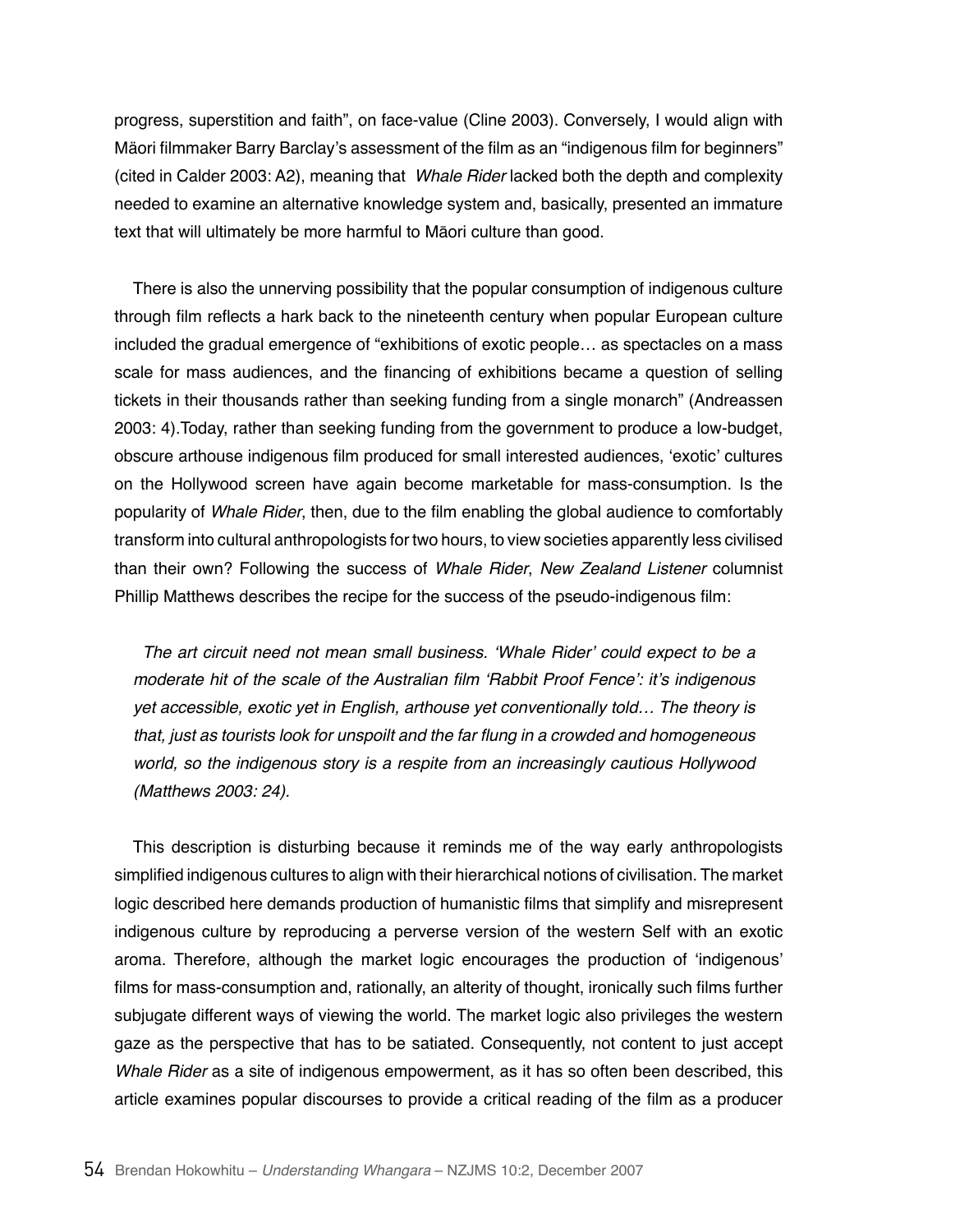of 'local' knowledge within a globalised film industry that accommodates popularised transnational concepts through 'authentic' indigenous settings such as the 'fantasyland' that is Whangara, and 'bona fide' indigenous communities and cultures.

#### **Understanding** *Whale Rider's* **Popularity**

Given the inherent dangers of representing indigenous cultures in a mode that is understandable to and fashionable with a western audience, how are we to critically understand the popularity of Whale Rider? Although unsubstantiated, it appears that *Whale*  Rider was driven by to satisfy the consumption of a global audience and, even if this is not true, it did. The culture Whale Rider portrayed did not come from an alternative worldview (which would have been largely incomprehensible to the western viewer); it was not local indigenous culture, but rather a 'third culture' oriented beyond national boundaries and made instantly recognisable to a western audience. Hence, Whale Rider is a transnational film because its central theme of a subservient subject overcoming insurmountable odds and cultural oppression, crosses and transgresses national boundaries. This is similar to the case where global commodities, such as McDonalds, are no longer identified with a single place of origin, rather they become 'localised'. Using the commodity analogy, a third culture is developed or controlled by market demand and the 'factories' are indigenous localities that reproduce it for consumption. John Barnett, the producer of Whale Rider and head of South Pacific Pictures, confirms how in the film the local was produced for the global:

What it encourages you to do is make a product that people want to go and see. Some people will say that New Zealand films are too specific to New Zealand, but I think we've proved with 'Whale Rider' that you can make it as specific as you want and people will go and see it anywhere (cited Welch 2003: 23-4)

Or, in other words, "unlike more traditional conquerors, we are not content merely to subdue others: We insist that they be like us" (Watson 1997: 223).

The third culture described here comes in the form of a young heroine triumphing over adversity, as one film critic pertinently describes the triumph of Paikea, the central character, over supposed traditional Māori patriarchy:

Grrl Power, Kiwi style: A sweet-smart new film that's been dazzling hard-to-please festival crowds with an age-old underdog tale… like most crowd-pleasers and sleeper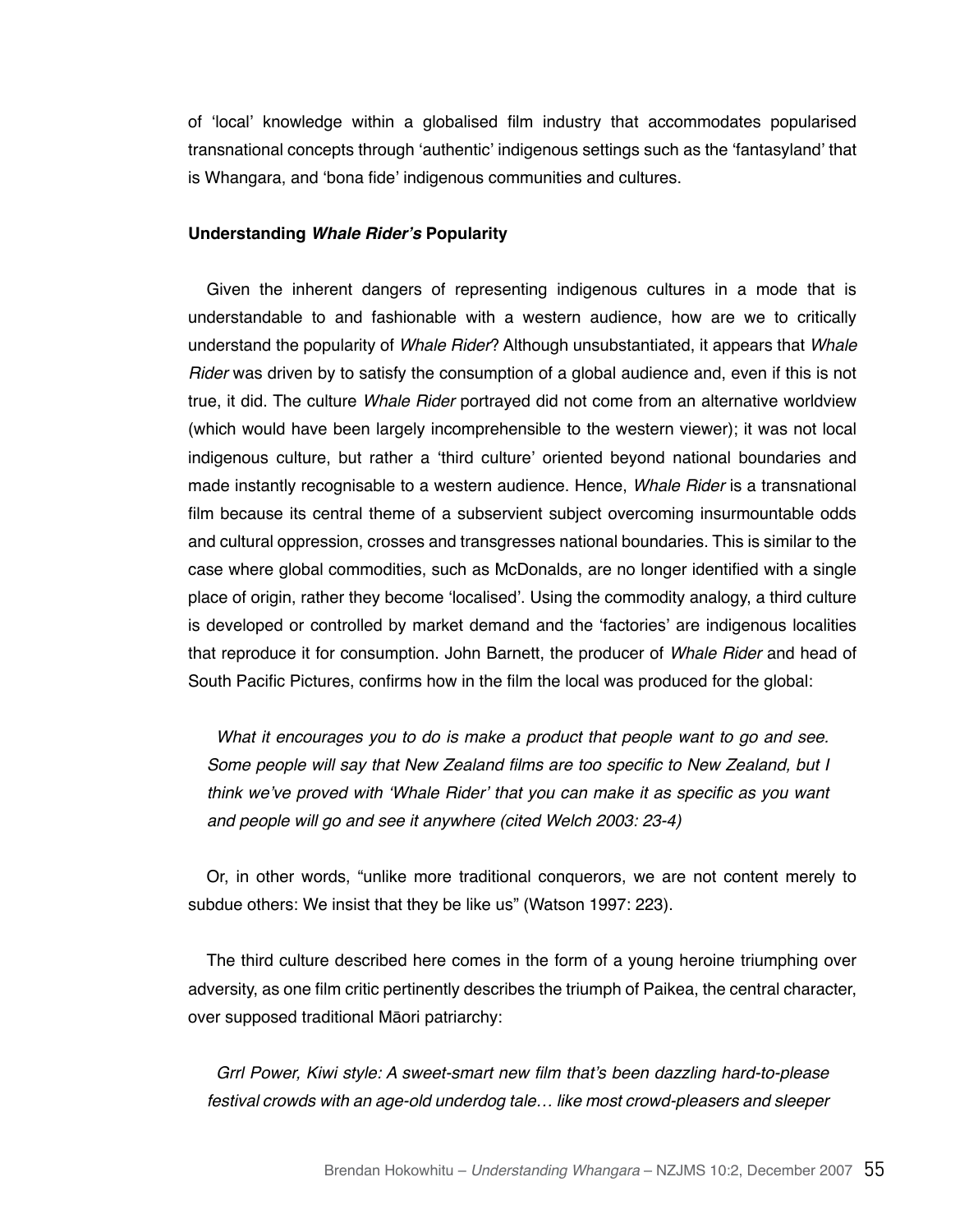hits, from 'Rocky' to 'Bend It Like Beckham', ['Whale Rider' is] the story of an underdog overcoming apparently insurmountable odds (Ansen 2003: 59).

This example of 'Grrl Power, Kiwi style' is highlighted when the Mäori patriarch, Koro, finally realises the leadership potential of the young heroine when she rides the head of a pod of beached whales to safety, emulating the feat of her eponymous ancestor. As one reviewer explains: "By the time Koro bows down to the young 'elder', you'll be wiping away the tears from your eyes feeling vindicated" (Aoun 2005: 173).

Producer John Barnett further clarifies that there were a number of transnational themes manufactured within a local setting to satisfy a global audience:

This is a universal story, that these themes of inherited power and the clash between the contemporary and the traditional, the familial love and the obligations that Koro the chief has that get in his way of exercising that familial love, the role of a woman in society – those were things that it didn't matter where you came from in the world, you were familiar with these things. I really saw it as a story that people would understand wherever they were (cited Welch 2003: 21).

Whale Rider then, according to the dominant discourse, is a 'coming of age' film, not only for both Paikea and Koro, but also more importantly for a localised 'primitive' culture not yet liberalised into globally enlightened norms. For the western audience, Whale Rider provides a nostalgic revisit to the pre-enlightenment period. The people of Whangara represent images of the primitive Self going through the process of enlightenment; or the process of arriving out of pre-historical conditions and into modernity. If we define the enlightenment as being underpinned by the political demand for the right to question everything, where enlightenment thinkers dared to imagine a better world and made practical proposals for its accomplishment, Whale Rider then describes supposed traditional Māori culture as unenlightened. Thus, the film's attractiveness to western audiences in part stems from their recognition of a third culture in the form of the omnipresent modernist theme of overcoming adult cultural constrictions through the persistence of childlike innocence.

It is the claim of this paper then, that Whale Rider satisfied the global audience, not because of its depiction of an alternative indigenous culture, but rather because it bastardised Māori culture to resemble the universal language of a transnational third culture, complicit with the 'deterritorialisation' of popular culture (Watson 1997: 226). Through its unique landscape,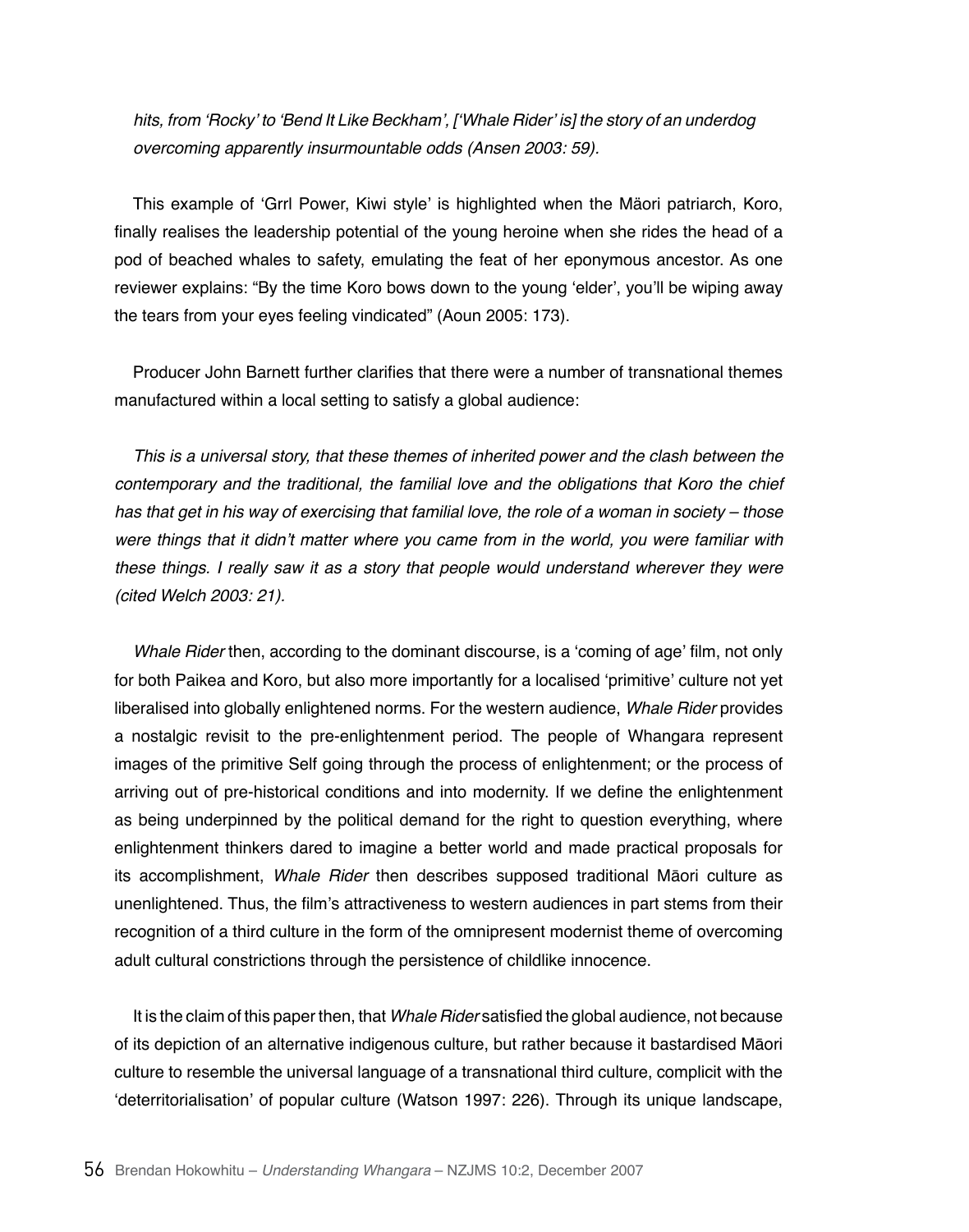indigenous mythology and brown people. Whale Rider gives the appearance of being a foreign indigenous film, but in reality its themes merely rehash western clichés. Such a representation is more about producing the local as a site of neo-colonialism as opposed to liberation; a site where alternative knowledges are homogenised to reflect western conventions with an exotic flavour. In contrast to the empowering rhetoric that director Niki Caro effortlessly fell into following the film's release, the local as represented within the global film industry in general, and Whale Rider in particular, is a place from which an indigenous subject will struggle to find a voice that does not have to be understandable to a western audience, does not have to speak to a universal human nature, and/or does not come off looking like an indigenous picture postcard.

#### **Whangara Disneyland**

On a bright summer Sunday in 1901, more than 18,000 people visited Denmark's Copenhagen Zoo. They had not come to view the animals, but to see a group of 'brown exotic' people who had just arrived from India. Twenty-five Indians - men, women and children - were on display together with exotic animals like elephants, snakes and performing bears. The Indians' daily life was shown, and they performed as themselves by cooking food, taking care of their children, doing artisan work and other activities in a so-called Indian village, which consisted of huts made out of palm tree leaves, constructed in the middle of the zoo. This Indian village marked the culmination of exhibitions of 'exotic' people in Denmark (Andreassen 2003: 1).

Whangara is an actual town located in the tribal area of Ngäti Porou (North Island, middle east coast) but, in accordance with the transnational third culture and ethnographic intent described above, the Whangara in Whale Rider is an imagined borderland where the 'sea' of homogenised western culture approaches the 'shores' of a fictional local traditional Māori village. Whangara is an imagined landscape, a primitive fantasyland, consciously or inadvertently created by director Caro to avoid the colonial reality. Whale Rider provides the illusion of spatial isolation allowing the viewer, like the anthropologist, to focus upon the rich particularity of local traditions, and to escape into a world where images of themselves are not present. The isolation of Whangara also serves to signify it as a borderland, a place at the margins of the global world, just as the community is on the margins between the primitive and modern. Its unenlightened characters are as "restless as the sea… the beach is its iconic point of entry and departure, a place where people are abandoned or disappear forever, a place where things wash up" (Morris 2003: 18). The film's setting on the beach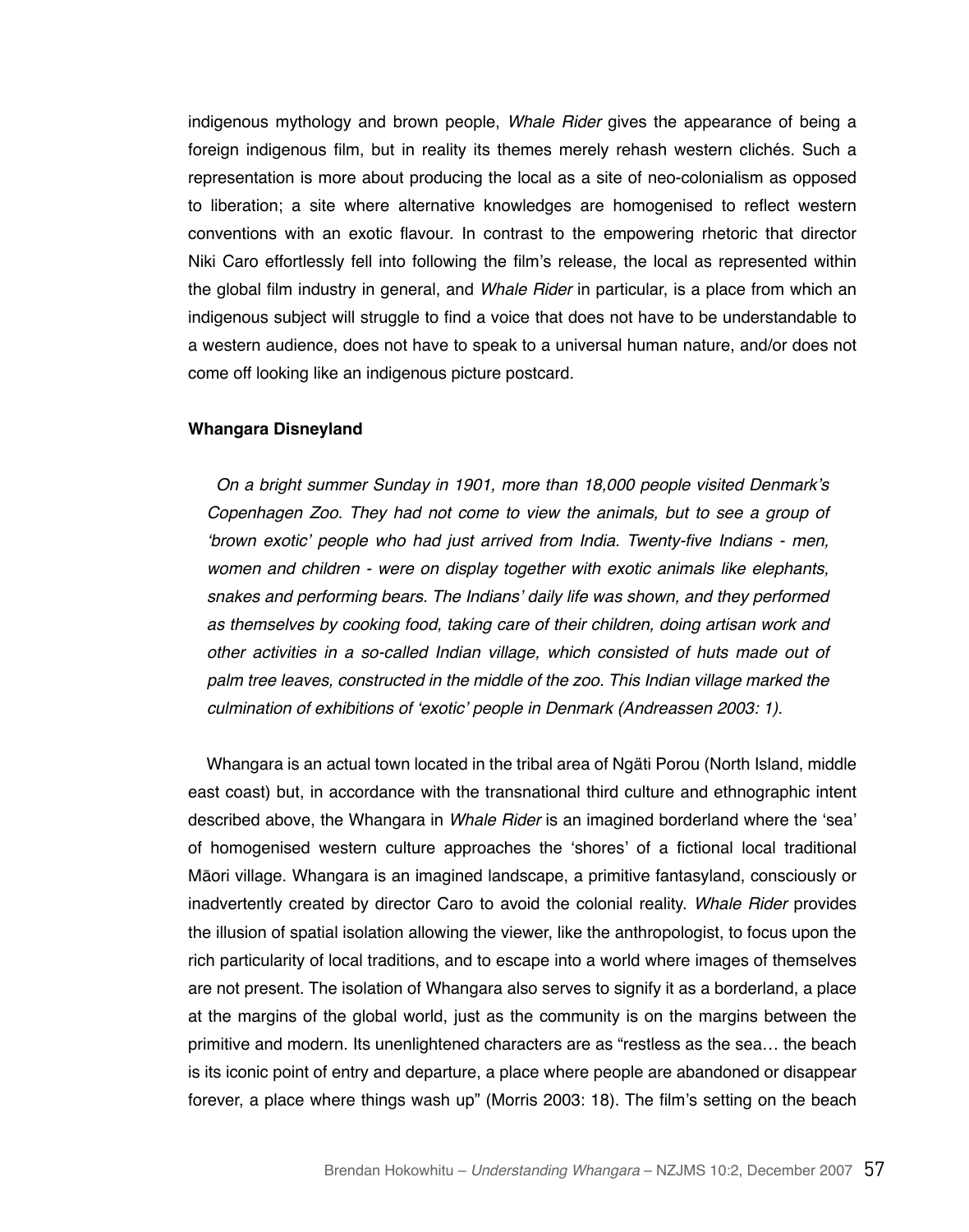connotes the vastness of the world as represented by the sea which lays beyond Whangara, and the insular nature of the small community hemmed in by landscape and tradition.

The *terra nullius* construct, conceptualised by John Locke, suggested that if land was inactive, that is, not under human control (i.e., not cultivated or employed for profit) then it was 'empty' or uninhabited and, therefore, free to be usurped. The emptiness and simplicity of Whangara's physical and social landscape enables the neo-colonial gaze to consume the passive Other. The many wide-angled shots that define the beautiful emptiness of the landscape that embraces the Whangara community, coupled with signs of physical and social stagnancy, such as decrepit buildings, rusting cars, alcoholism and drug dependency, enables the neo-colonial gaze to marvel at the beauty of the New Zealand landscape, yet also sneer at the torpid ignorance of the Māori community oblivious to the splendour and potential that surrounds them. The Whangara community is portrayed as dysfunctionally organic and insular. Whangara assumes many of the Disneyland characteristics – a frozen, childlike world, free from the hegemony of the powerful adult (i.e., free of the colonist), but also ignorant of adult potentiality.

Importantly, to paraphrase Benedict Anderson, it is not the falsity/genuineness of communities that should be distinguished, but rather the style in which they are imagined (1981: 6). The notion of a small, insular and self-determining Māori community coming to terms with the suppression of their people by their own primitive traditions, serves to mask the actual oppressor: colonial imperialism. In this imagined community, a traditional Māori nation is reinvented and enlightened through a neo-colonial gaze, which serves to create a simulacrum that justifies continued suppression. The notion of 'simulacra' stems from the work of Jean Baudrillard, who saw no differentiation between reality and simulation in the post-modern world. Baudrillard makes specific reference to Disneyland and television pointing out that, rather than merely simulating a version of reality, they had become reality. In this sense, Whale Rider as an ethnographic text, rather than just being a film that simulates Māori culture, has the power to socially construct Māori cultural reality. The causation of signs of stagnation and depression by the tradition of Mäori culture itself, suggests "that such signs refer to something real and solid outside the system, this is an illusion. What is being generated is a 'simulacrum', which, although the product of the system, also acts as the external referent by which it justifies its function" (Sim 2001: 358). As one film reviewer explains, "Whangara is a community frozen in time, waiting to be saved... Whale Rider gives us clear-eyed glimpses of rural Māori society, from the old women smoking and playing cards, to the local kids in their American-branded T-shirts, kicking their heels until they're old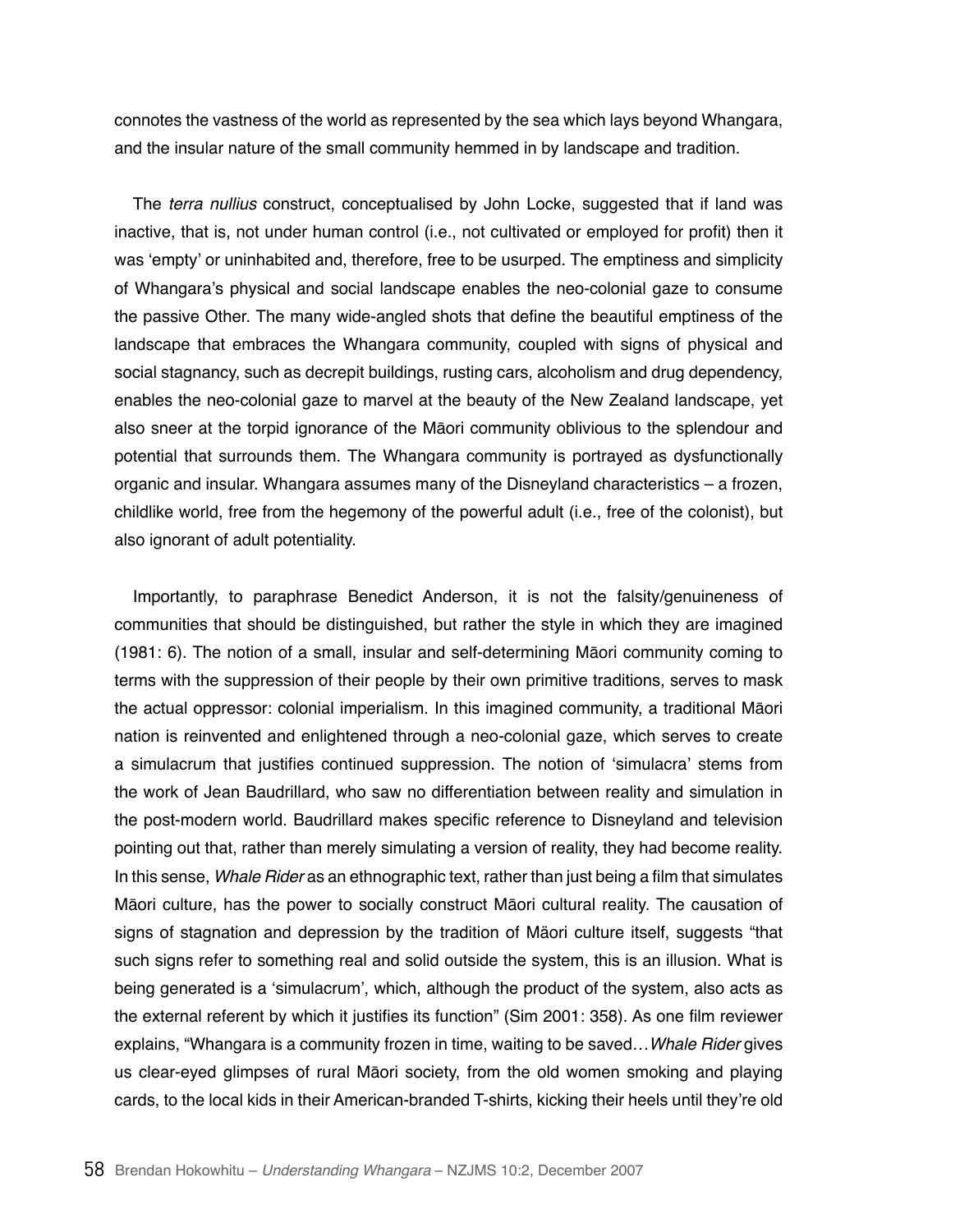enough to leave" (Morris 2003: 18). The most disturbing aspect of this analysis is the notion of witnessing a community 'frozen in time'. Similar to how early anthropologists interpreted indigenous cultures as pre-modern versions of the Self, fixed in time by their encumbering traditions, this reviewer picks up on how the film oppresses the dynamic nature of Māori culture. The following reviewer also describes the film ethnographically, demonstrating how audiences can misinterpret the film as an authentic reflection of Māori village life: "Director Niki Caro… shows a genuine sympathy for the traditions of the conservative patriarchal society her film describes… we come to appreciate the rhythms of village life" (Cunneen 2003: 19).

Whangara as a locale, then, takes the shape of an authentic indigenous site, complete with a rigid culture and, in particular, a suppressive patriarchy. Here, 'local' aligns with the "notion of a particular bounded space with its set of close-knit social relationships based upon strong kinship ties and length of residence… which turns the location of their day-today interactions from a physical space into a 'place.'" (Featherstone1996: 47). The physical and cultural space Whale Rider depicts contains signifiers which inform global audiences that they are, indeed, interpreting an authentic primitive place. As Kuper argues:

The most primitive societies were ordered on the basis of kinship relations… based on descent groups… Like extinct species, these primeval institutions were preserved in fossil form, ceremonies and kinship terminologies bearing witness to long-dead practices including totemism where certain species of animals or plants were sacred to particular social groups (Kuper 1988: 7, 234-5).

Commensurate with Kuper's inventory of a primitive society, it is made clear to *Whale*  Rider's western audience that they are viewing a pre-modern culture. Whales are adopted by the Whangara community as symbols of hope and prosperity. The importance of genealogy is illustrated through Koro's obsession with finding a leader from the eldest male-line, while Paikea is a direct descendent of the tribe's founding forefather and bears his name. Whangara is an imagined nation bonded through shared myths, memories and traditions accompanied by empirical and cultural referents such as the marae, backward traditions and the whales themselves. The familial social constructions in Whale Rider then, manifest Whangara as a primitive place; establishing its reality and authenticity for the western audience.

In the quote below, Caro parallels Whangara the fantasyland with the actual Whangara community, adding credence to the argument that the simulacrum is reality: "There are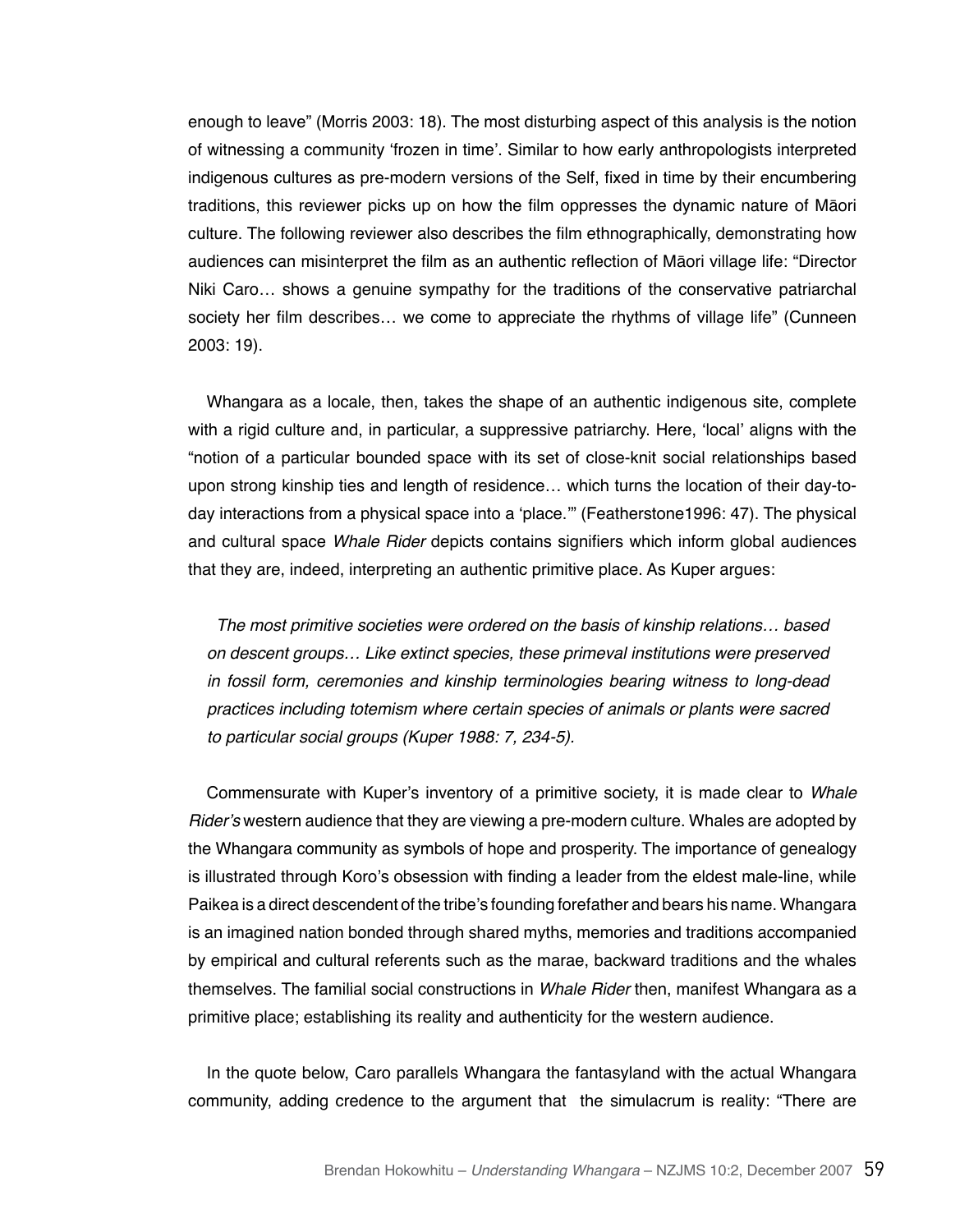many Maori communities there [on the East Coast], and it's like going back to the 1950s and 1960s sometimes. Children are still going to school on horses. It's wonderful" (cited in Garcia 2003a: 17). The reading by Caro of a non-fictional Māori community as somehow enabling her to go backward in time to visit an idealistic generation where 'children still went to school on horses' speaks volumes of how she intended to portray the Whangara community in her film: as antiquated and preserved. The amalgamation of the real Whangara community with the imagined enunciates how Caro's simplistic notions of the reality of a Māori community authenticates that reality so that, eventually, her narration becomes truth. Moreover, the acceptance by western audiences of the imagined Whangara as an authentic place speaks to the naturalisation of myths surrounding indigenous cultures and ignores the vested interests of the producers of such myths.

Caro's Whangara is established as inherently typical of an indigenous community and, as an oppressive simulacrum, is consistent with the exhibitions of indigenous people in the nineteenth century:

Exhibiting exotic people contributed to maintaining and preserving a European white world order. The presentation of 'exotic' people in 'primitive' villages, carrying out simple chores, confirmed the stereotypes of non-whites as backward, living in a state of nature and less civilised than the European audience, whose superiority the exhibitions thus confirmed (Andreassen 2003: 4).

Yet, the film does not simply align with the notion of western superiority. Allegorically, Whale Rider acknowledges what modernity has forsaken (i.e., a connection with the spiritual and natural world). Thus, the imagined Whangara engenders ambivalence in the western audience because it enables a nostalgic return to a simplistic life prior to the callousness of industrialisation, whilst its backwardness, depression, dysfunction and despotic patriarchy is abhorrent.

Importantly, the ambivalence of the western audience towards the primitive culture who are moving from a state of pre-modernity to modernity is accentuated by the film's nostalgic amnesia. That is, the film encourages the audience to believe that the history of Māori oppression occurred without Pākehā influence; the film portrays the results of colonisation without engendering colonial guilt in the audience. The presence of Pākehā in the film would have disrupted the idea that what the audience was witnessing was Māoridom in an authentic traditional sense. As in nineteenth century savage exhibitions, "the demand for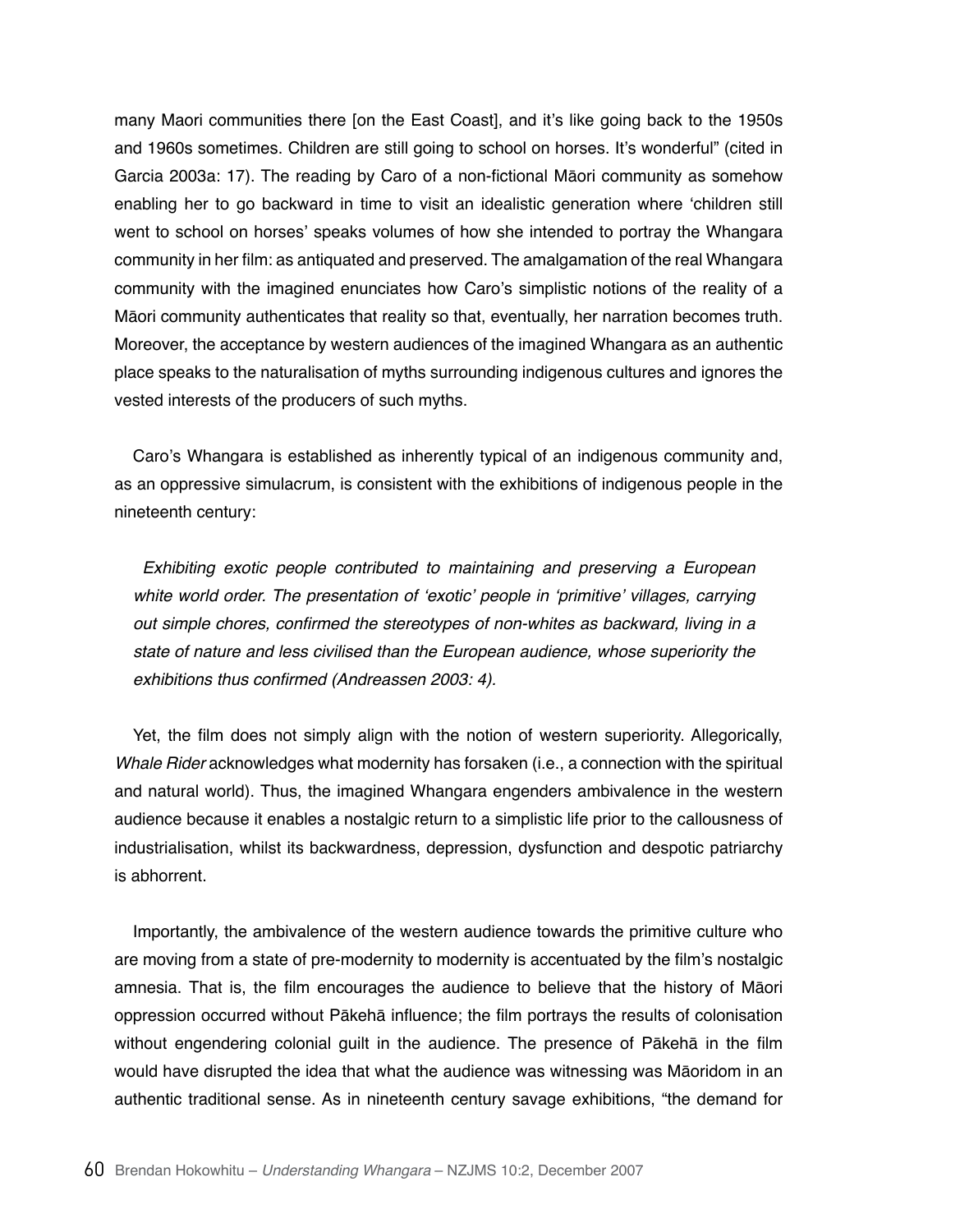authenticity directly influenced the choice of people who were being exhibited" (Andreassen 2003: 18). Like a colonial painter, Caro rids the backdrop of the colonial reality and, in so doing, she purges Pākehā and other westerners of any responsibility for the oppression of indigenous peoples. To add complexity and to avoid this suppressive function, Caro could have inserted a political backdrop that at least acknowledges the contestations currently occurring between Māori and Pākehā, so that Māori oppression was not insulated as a Māori problem alone, but she does not. The production of Whangara as a simulacrum persuades the western audience to recognise a ubiquitous culture within an exotic locale, but it does so in such a way as to conceal the colonial process that produced the subjugation of Māori in the first place. This idea is highlighted in the scene where Porourangi (Paikea's father and Koro's son, who leaves the community because of his overbearing traditionalist father) attempts to show his family slides of his artwork. An old sheet is draped on the wall in the confined and dark space of the traditional homestead, as the whānau huddles around to watch the show, the light from the slide projector interrupting the darkness of the room. The show turns into a debacle when Koro admonishes the avant-garde nature of his son's work as inauthentic. Here the enlightened modernity of a global world is contrasted against the dank, insulated dark space of the traditional pre-modern world, and accordingly, the teleology of Māori depression is located in their superstitious traditions, irregardless of 150 years of colonial oppression.

The lack of Pākehā in the film also suggests that the self-determination of Māori is entirely within their own grasp. That is, regardless of colonial encumbrances, by finding an enlightened leader the tribe will then be able to paddle off into an enlightened state. In truth, the violent cultural disrupt caused by colonisation has had profound effects on the selfdetermination and social consciousness of Māori. Pākehā presence in the film would have at least made the western audience self-conscious of their own presence in the dysfunctional space. The natural question, thus, is would *Whale Rider* have been such a success if it forced the western audience to consider their role in the oppression of Māori people or other indigenous groups? I would suggest not because, as Nandy argues:

It is easy to leave other cultures to their own devices in the name of cultural relativism, particularly if the visions of these other cultures have already been cannibalized by the worldview of one's own. It is less easy to live with an alien culture's estimate of oneself, to integrate it within one's selfhood and to live with that self-induced tension. It is even more difficult to live with the inner dialogue within one's own culture, which is triggered off by the dialogue with other cultures because, then, the carefully built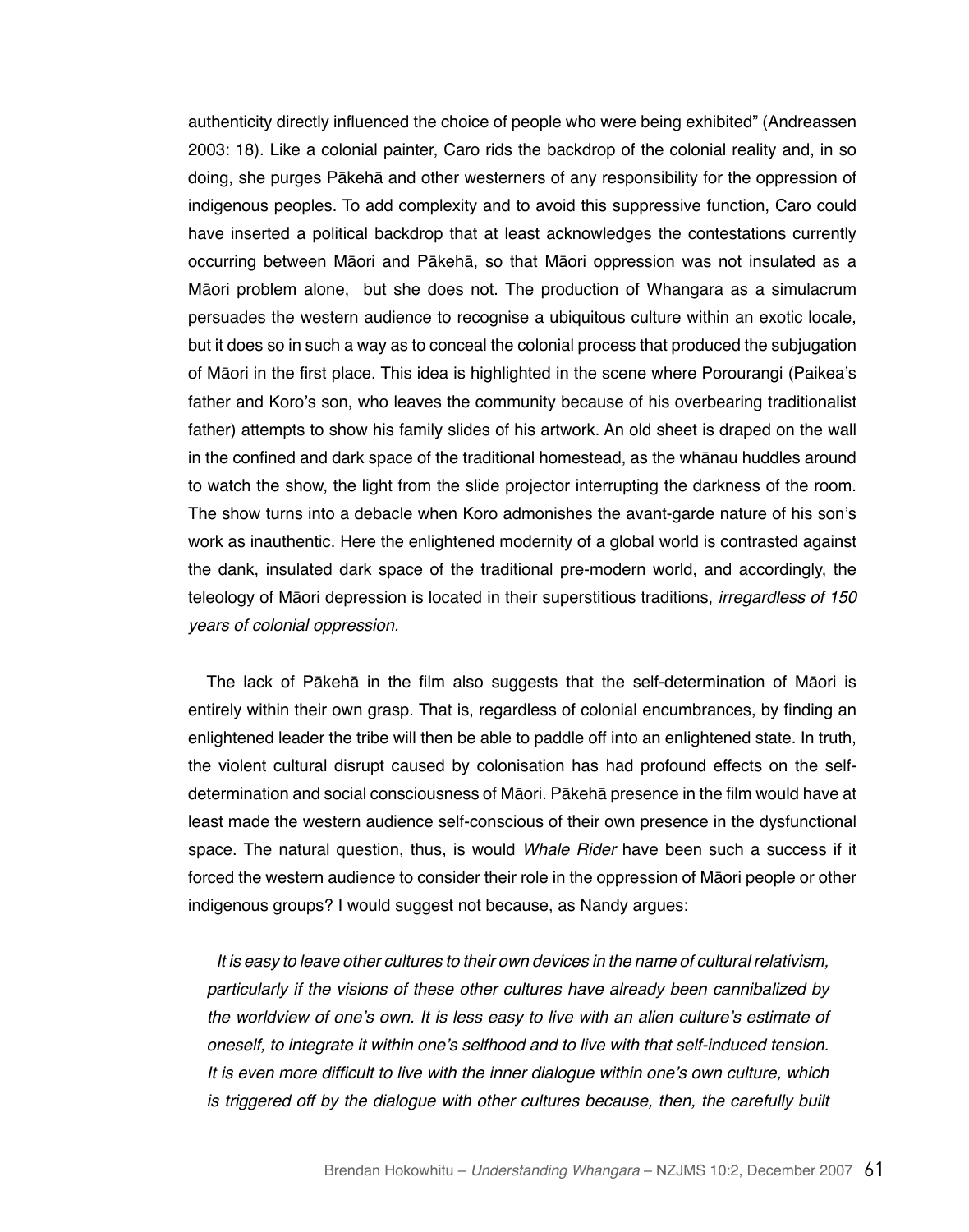cultural defences against disturbing dialogues – and against the threatening insights emerging from the dialogues – begin to crumble (Nandy 1987: 16-19)

From the above analysis it is unsurprising that Pākehā took ownership of this movie because it reinforces their colonial privilege based on a mythic history of the paternal nurturing of a savage culture. Caro admits the film's appeal to Pākehā: "They're [Pākehā] going to the film in droves and they're coming away saying, 'That's us. That's who we are. That's what we're proud of'" (cited Garcia 2003a: 18). For Māori, Whale Rider reaffirms that we are 'lucky' to be enlightened through colonisation; for those Pākehā complicit with the suppression of Māori rights, the movie realises their tokenistic bicultural fantasies. As writer Paula Morris uncompromisingly asserts: "Maoritanga is like the British royal family: it has sentimental appeal, but it's more a tourist draw than a potent social force" (Morris 2003:18); for both groups the film serves to placate ongoing tensions and points to a bicultural future premised on falsehoods. The quote below, also from Morris, suggests that the film enables an ignorant Pākehā public to understand the visions of Māori culture they often see but do not fully understand. In actuality, Whale Rider is more concerned with viewing that abets further misunderstanding; the dots being joined further enmesh colonial misinterpretations of Māori culture:

When Koro explains the motivation for a warrior's bulging eyes and unfurled tongue to his class of sullen adolescents, it's not just a sop to a wide-eyed foreign market: he's joining the dots for generations of New Zealanders familiar with the sight but ignorant of the symbolism… It issues a challenge to all New Zealanders, for whom history begins with Abel Tasman or Captain Cook, to find inspiration in the precolonial past and, implicitly, a way forward as a distinctive nation. 'Whale Rider' asks New Zealanders to embrace what is theirs alone (Morris 2003:18)

# **Enlightening Whangara: Lineage, Patriarchy and Feminism**

The imagined 'primitive nation' has been key to narrating justifications for usurpation. Incorporated into this narration was the notion of primitive society being ruled by a despotic patriarchy based on genealogy. Henry Maine's Ancient Law (1863),

embellished a classic notion of the original human condition… assum[ing] that man was originally a member of a corporate family group ruled by a despotic patriarchy. Later, patriarchal power provided the basis for larger associations… Ultimately,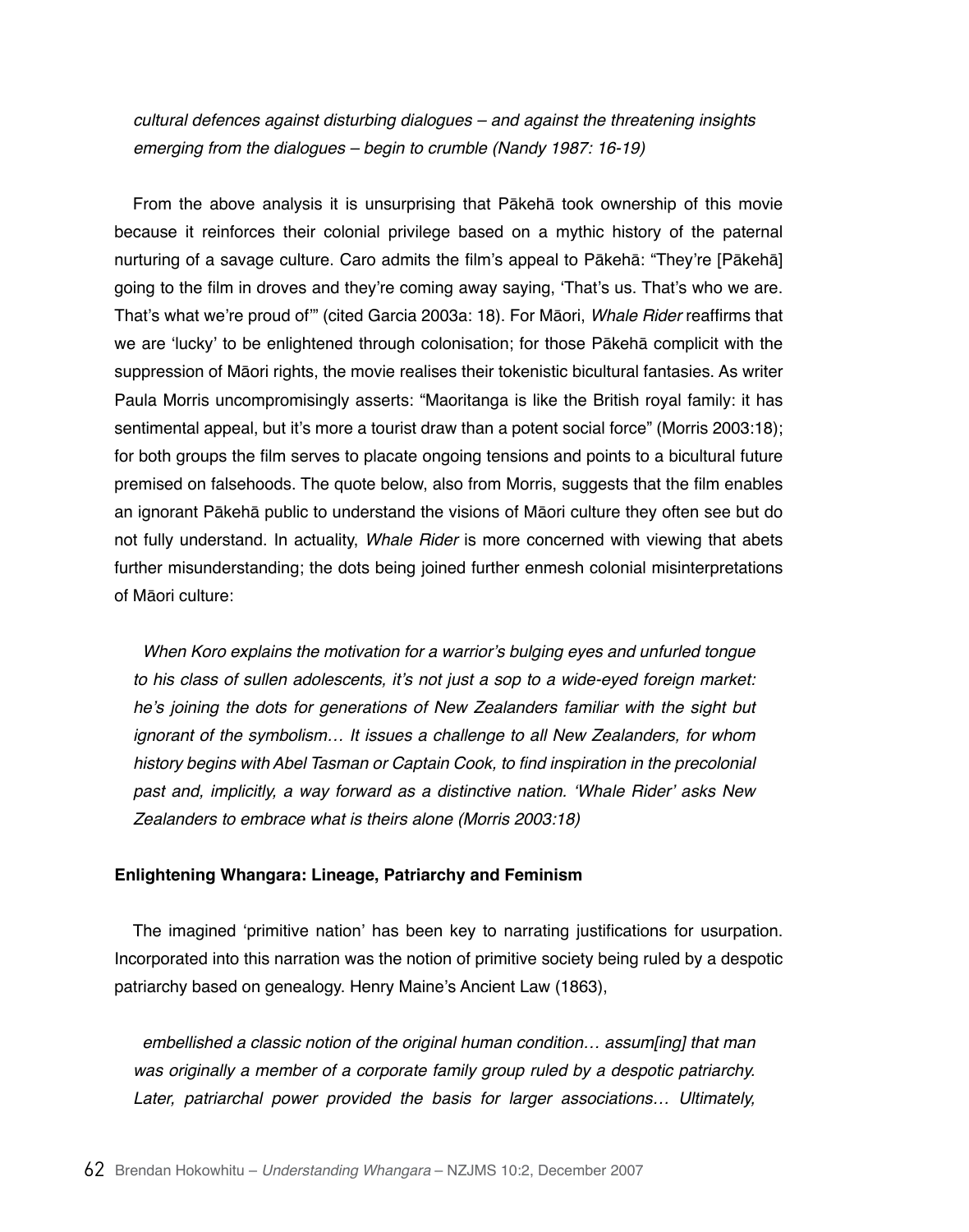societies based on kinship were replaced by societies based upon the state (Kuper 1988: 5).

Whale Rider's alignment with these myths of primitive society privileges a certain brand of knowledge by misrepresenting Māori culture as patriarchal, sexist, and based on encumbering traditions. In so doing, it serves to reinforce the myth that colonisation was an 'enlightenment' project. The readiness of the western audience to accept these misrepresentations is not surprising, given the falsifications are consistent with a dominant discourse surrounding Māori culture and indigenous cultures in general. Film reviewers seemed keen to affirm the myths:

Whale Rider immediately places us within a family of chieftains at the end of its tether. We quickly learn that the fate of a disintegrating community rides on the question of succession and ancestry… The Ngāti Konohi line is traditionally the preserve of patrimony, and extends as far back into the time when forefather Paikea was saved (and resettled) by a whale on a sea journey (Aoun 2005: 173).

The stylised figure of Koro aligns with the western misperception that primitive societies were ruled by despotic patriarchy. Koro is the pre-modern or pre-historical leader who is largely a symptom of the collective/tribal definition. For example, the tribe's obedience to Koro's obsession with male hierarchical leadership, manifest through 'traditional' schools and manhood rites, and the exclusion of Paikea from those schools of knowledge, not only determines Koro as pre-modern but also the society that he heads. For Cline, Koro "blatantly (and traditionally) prefers boys to girls" and is "blinded" by "traditional sexism" (webpage 2003). Likewise Stukin proposes, "the movie reveals a sexist Maori culture in which knowledge and lineage are passed down only along the male line" (2003: 46). And clearly, Caro herself believes that Māori patriarchy is endemic: "This young girl is fighting over a 1000 years of patriarchal tradition" (cited E-News Extra – Entertainment Channel 2003).

Paikea is the modern subject, innocently free of the encumbering notions of tradition and a symbol of critical modernism. In her prize winning recital, Paikea urges, "If the knowledge is given to everyone, then we can have lots of leaders and soon everyone can be strong, not just the ones who have been chosen." Through centralising the pre-pubescent Paikea, Caro symbolises the transcendence of a primitive culture to an enlightened one. Kylie Message suggests "the preadolescent girl is a paradoxical character because despite being young,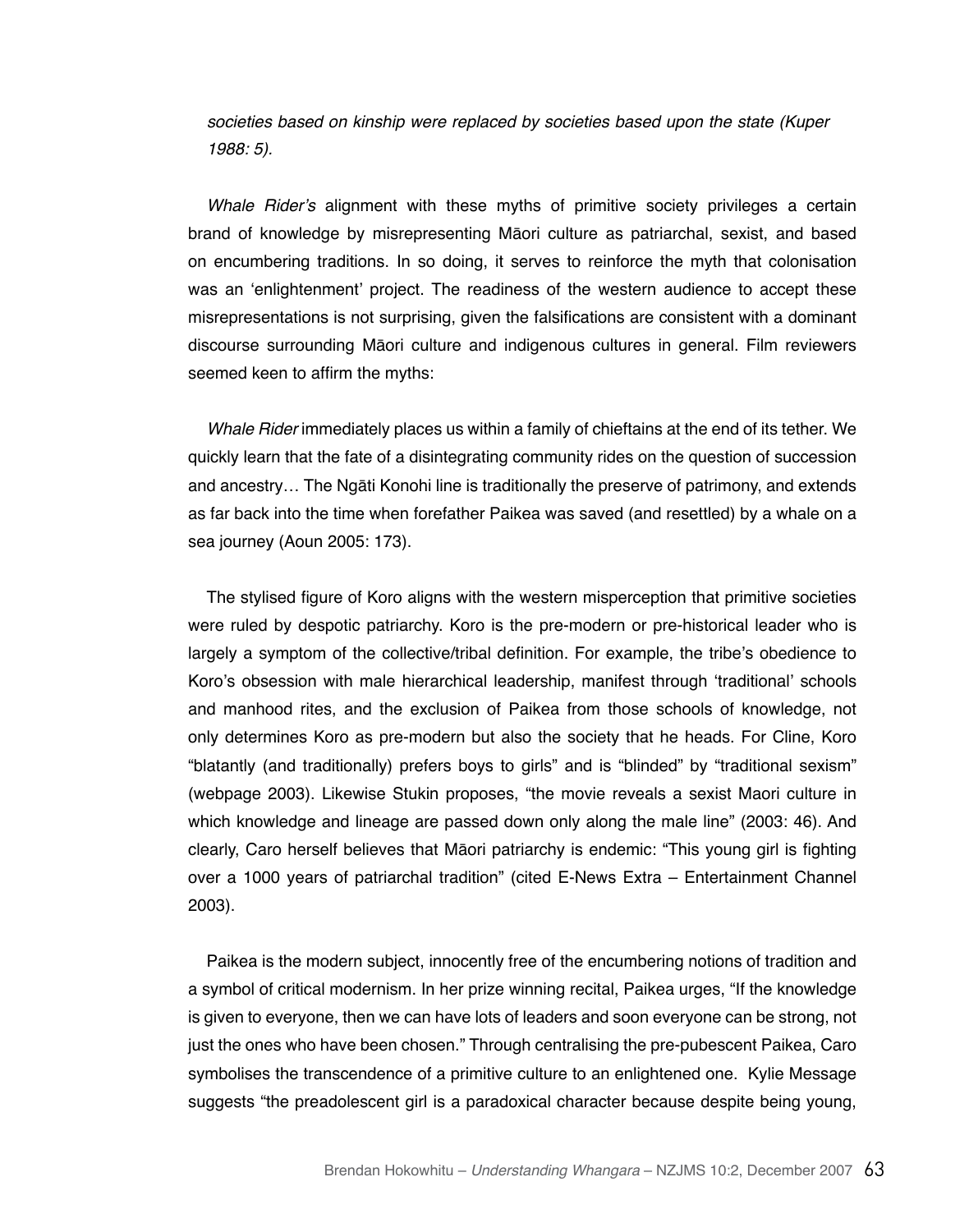she is wiser and more knowing than the adult characters who share her screen-space" (Message 2003: 91-92). Paikea, as the modern subject, is inherently more sagacious than her pre-modern ancestors. As Caro herself outlines:

Pai is suffering tremendous opposition from her grandfather who she loves the most, and she's the one person in the film who won't criticise him. She looks for other ways to love him and make him see. She empowers everybody around her. She gets so deeply hurt but never loses sight of who she is. That is real leadership, the kind of leadership that is appropriate for our time (Garcia 2003:a 19).

Paikea's hybridity, however, locates her in a boundary space, both geographically and physiologically, as a member of the tribe and as a prepubescent character fluctuating between childhood and adulthood. Only the wise innocence of the preadolescent enables the leap of faith needed to enter into the enlightened adult world: "Pai's actions are those of an enlightened being, of a person who knows her place in the world. For Pai, power is a thing to be shared. She smashes hierarchies, just as she shatters the classic notions of leadership" (Garcia 2003: 45). Without Paikea and without liberalised western norms, Māori culture, like the unfinished *waka*, remains dormant.

The depiction of Other cultures as in possession of a male hegemony that needs to be 'smashed' by the righteous west confirms the misdeeds of the west against Other cultures and, in particular, Islamic societies. Male hegemony is a common contemporary signifier that an-Other culture is unevolved or, at least, unenlightened. Yet, the liberal western discourse surrounding gender is a ruse that enables the white male to retain power, for it buffers the notion that the western structure, as opposed to other systems of governance, allows women an equal chance to succeed. The western mainstream media's attack on the oppression of Islamic women in Arab countries, for example, is less about the fate of Islamic women, and more about the depiction of Arab nations as dysfunctional. Indeed, in talking of the film, Witi Ihimaera regrettably makes this very connection: "It matters and it doesn't matter that it's in a Maori setting. I would love to be in an audience of Arabic women wearing their fabulous masked gear watching that movie, and hoping that they find some sense of liberation in it" (cited Matthews 2003: 21). Hyperreality is used by Jean Baudrillard to indicate the "loss of the real, where distinctions between surface and depth, the real and the imaginary no longer exist. The world of the hyperreal is where image and reality implode" (Sim 2001: 281). Similarly, the image of primitive patriarchy in Whale Rider implodes with the hybridised form of Māori patriarchy to create the hyperreal notion of traditional Māori patriarchy, which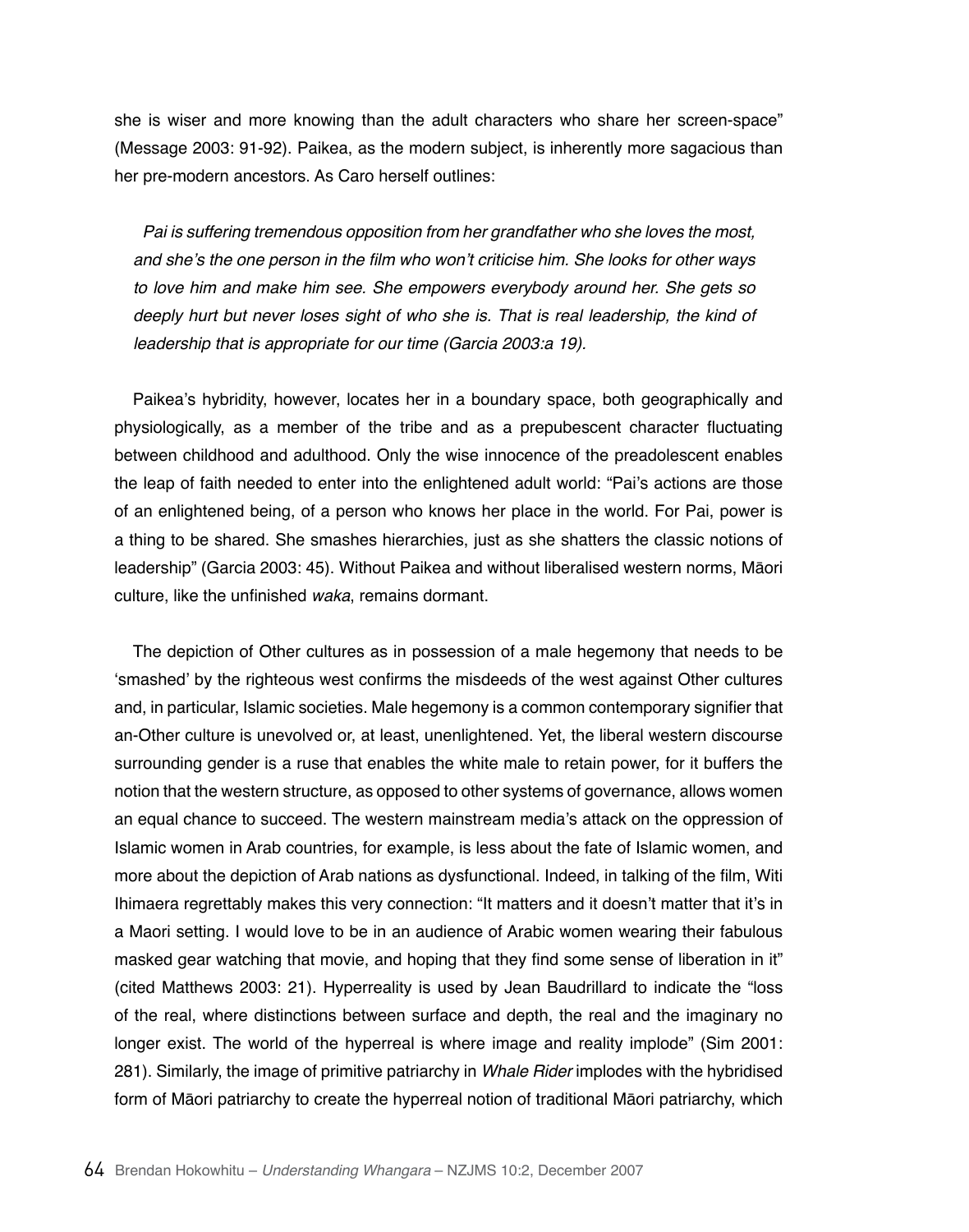exists to mask the fact that western society itself is still patriarchal, "just as prisons exist to mask the fact that society itself is one" (Sim 2001: 281). Māori patriarchy in the film placates the western audience by reasserting that, allegorically speaking, their system of morality (including western feminism) is supreme.

Accordingly, Whale Rider and its director have gained kudos for bridging "the ancient world of Maori myth and the contemporary world of gender politics" (Ansen 2003: 59). Caro has been hailed as the creator of an emancipatory film: "Confident, perspicuous and unflappable, Caro talks easily about how the subtext of her film  $-$  the rise of a new consciousness. of a peculiarly feminine perspective – is supremely important to her as an artist" (Garcia 2003a: 19). Caro "has put feminist inspiration into the movie showing the girls and boys what leadership is made of" (Stukin 2003: 46). Besides the continuance of a false discourse, such interpretations clearly fail to notice that what Caro has created is not a western feminist film at all. I would go as far as to say that Whale Rider is an anti-western feminist construction, given the premises of western feminism, which maintain that men do not have a monopoly on power simply because they were born men. Yet, the film inadvertently defends this position by privileging Paikea's right to leadership, irrespective of gender, through her being a direct descendant of her forefather and namesake Paikea, thus suggesting leadership can be genetically predetermined. Inherently, this position undermines the underpinnings of western feminism. Paikea seemingly does not even possess her own empowerment let alone acting as an agent who symbolises female determination; she is purely answering a larger spiritual and genealogical calling and, thus, her will is not her own.

# **Bicultural Theatre**

Whale Rider has also been hailed as an important emancipatory film for Māori to realise and overcome their supposed traditional genealogical patriarchy. In this emancipatory rhetoric, Caro is portrayed as the liberating mouthpiece: "Whale Rider, a film by Niki Caro, a white New Zealander, represents a fledgling reclamation of [Māori] heritage, a chance for the Ngāti Kanohi and other indigenous New Zealanders to speak in their own voices" (Garcia 2003: 43). Again, as an oppressive simulacrum, the film provides the illusion that Māori self-determination is being asserted on screen, and that it is an authentic Māori voice portrayed. The quote below also subscribes to the idea that the film is emancipatory in that it points to a way forward for Māori to realise the constraints of their own backward culture in overcoming their depression. However, as far as I can see, the only emancipation occurring here is the freeing of Pākehā from their colonial guilt: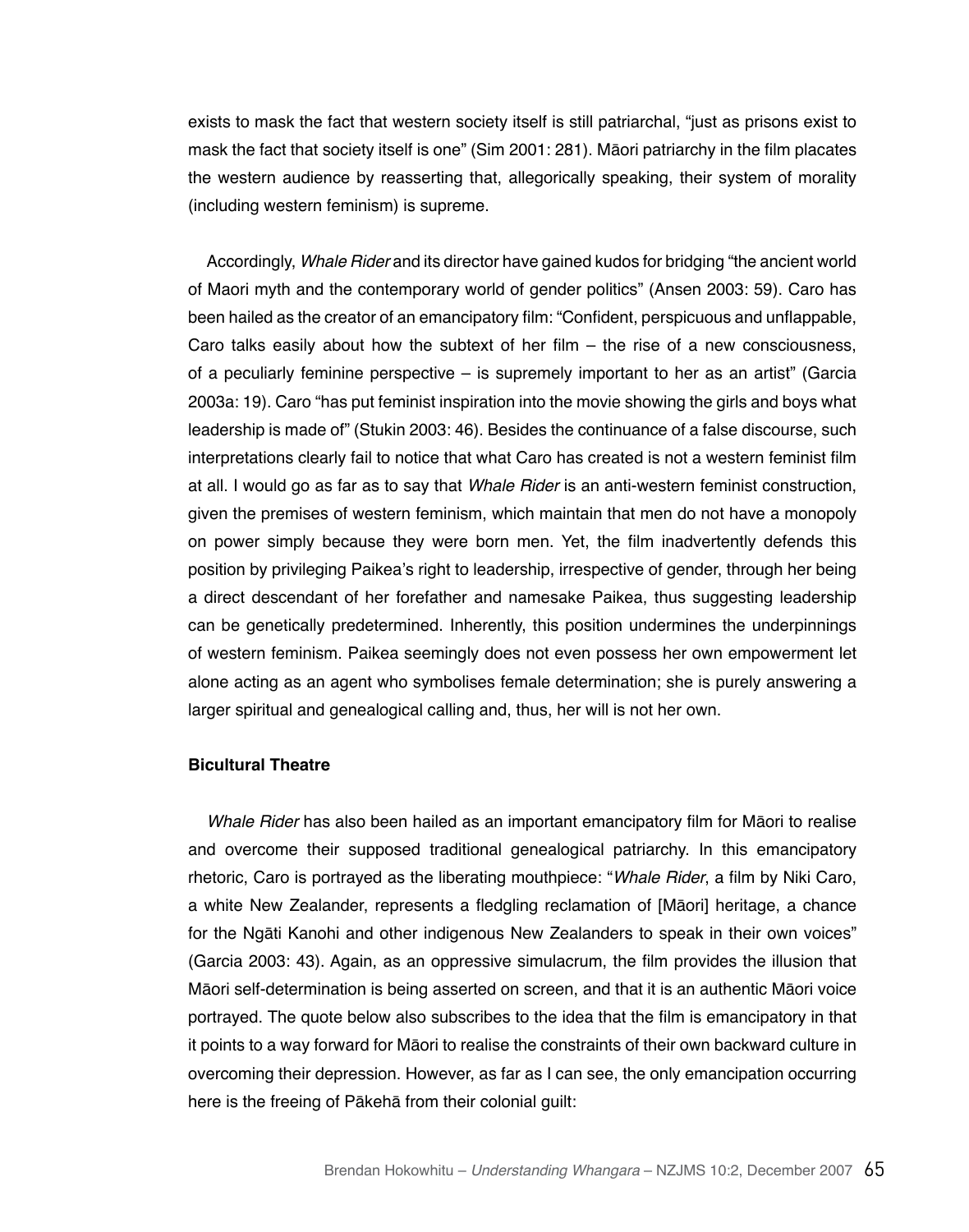'Whale Rider' contains a lesson. It shows how drastic action is necessary to achieve social change, how the responsibility lies with both the individual and the community. Just as Pai is delivered back to her family by the sea, Maori society needs to be reborn – fresh-faced, determined, and informed… Its final scene, in which Porourangi's waka strikes out to sea, Pai and Koro sitting side by side, suggests the beginning of a journey as great as the Pacific voyages of old. The purpose this time isn't to find new land, but to create a new world in the place where they live (Morris 2003:18).

Coterminous with the emancipatory rhetoric espoused by both the film makers and film critics, Whale Rider is framed as bicultural theatre and as residual of bicultural negotiations. It is true that local Māori were consulted, as Caro readily points out: "They gave the work their blessing and the production was very collaborative… Maori have responded overwhelmingly to Whale Rider, and they have really taken ownership of it. They say they are strong and proud like the Maori in the film" (Garcia 2003a: 17, 18). For that reason and "because of this attention to local community and resourcing, Whale Rider embodies a new wave of national New Zealand cinema… that is regarded as being both bicultural and significant in both local and international contexts" (Message 2003: 88). Witi Ihimaera agrees: "Why I say that *Whale*  Rider is a Maori film is that it comes from a specific, regional myth. It deals with a specific people who are in a specific location, in such a way that it can only be a Whangara film. If the director happens to be blue-eyed, then so are a lot of Maori. The people of Ngāti Konohi [the local iwi] are the arbiters and they have owned it" (cited Matthews 2003: 23). Riding the new wave of political correctness that veils neo-colonisation, Caro has been heaped with plaudits: "Writer-director Caro lived with and respects the beliefs of the Maori Ngäti Kanohi people" (cited in New Internationalist 2003: 31, author unknown); "Caro is a liberal pakeha, a white New Zealander sympathetic to the Maori cause, and reaction to her film from the native community has been unequivocal" (Garcia 2003a: 18). While I acknowledge a collaborative process did occur, I would suggest Whale Rider is hardly bicultural. Biculturalism demands equal decision making capability at all levels of production and direction. The biculturalism espoused above is typical of the manner that many Pākehā conceive of this notion. That is, as an extension of generosity to the trembling hands of the native, who is eager for any morsel of recognition. I wonder if there is such a thing as a 'bicultural bank balance'? That is, who benefits from the reproduction of the Whangara community culture? What did the Whangara community receive for the representation of their culture and place? I would suggest that, similar to the pilfering of African American blues music by white 'rock-n-roll' musicians, the Whangara community has received very little for the commodification of their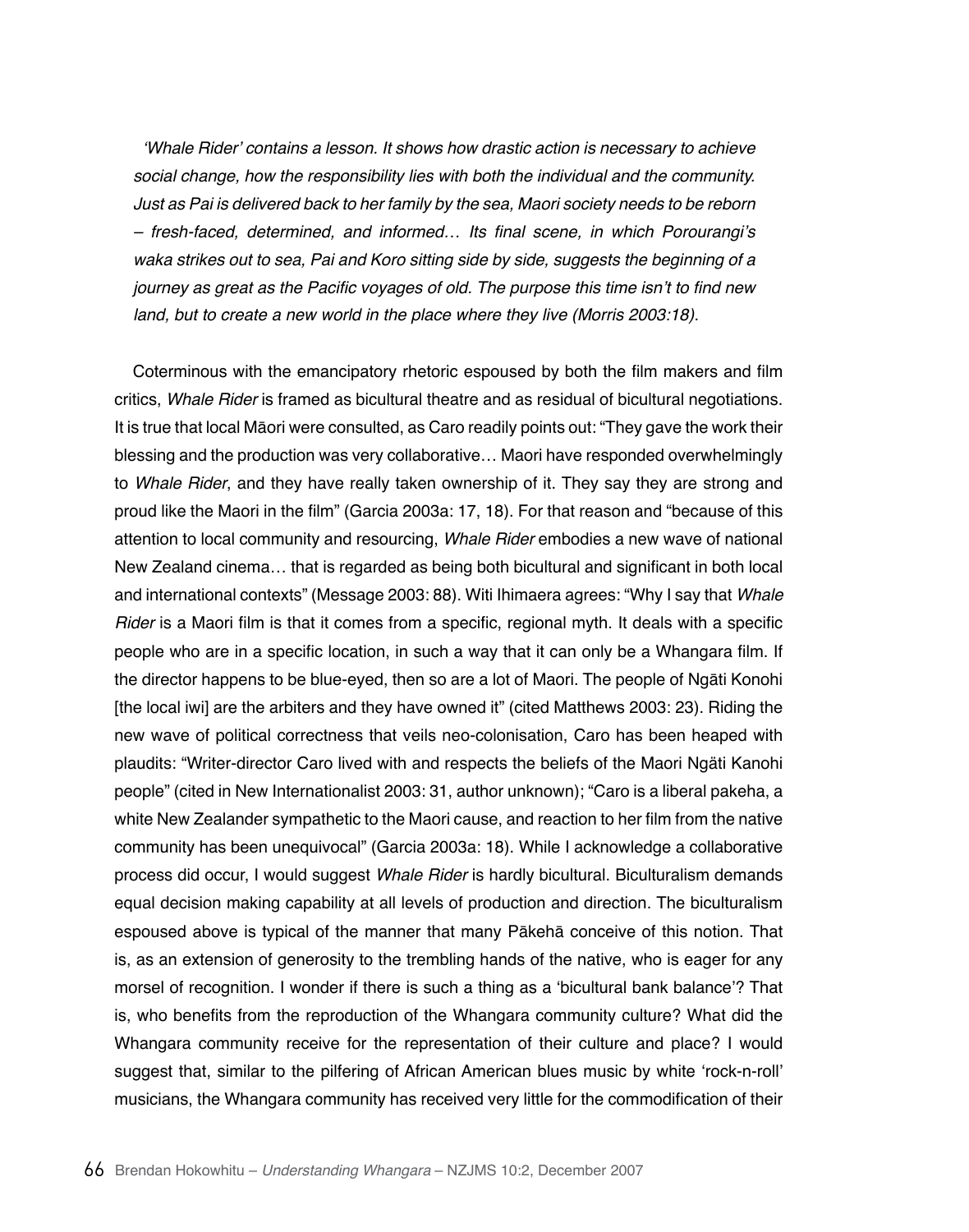cultural icons: "Elvis made a bundle, while we remained poor… while we remain poor" (MC Lyte, 'Jammin'1999 [audio recording]).

#### **Conclusion: Consuming the Local**

In Whale Rider, the reproduction of Europe's evolution from the pre-modern to the modern is allegorically depicted through a non-western culture, signifying the stagnation of 'primitive' non-western local cultures and, as a result, the illusion of western liberality and freedom from gender-based discrimination. It is one thing to consider another's perspective (if one ever can) through film, it is subversive, however, to reproduce one's own culture and then portray it as another's. Indeed, Whale Rider continues the western tradition of understanding oneself through the Other. This *New Zealand Listener* columnist recognises that as a "heroic quest story" Whale Rider is " flexible enough for all to see their own lives reflected in the central story of triumph over adversity – it's a feast of analogy and metaphor" (Matthews 2003: 23). As the analysis above has demonstrated, Whale Rider had such an immense impact on the global western audience because it re-imagined the process of European enlightenment through the medium of a pre-modern culture. However, the film also points out what has been forsaken in becoming 'modern', that is, the loss of a sense of community, place, spirituality and mythology through a connection with the natural world. The film, then, leads to a sense of nostalgic ambivalence for a modernity project partially gone wrong. The mix of the modern and nostalgia for the pre-modern leads to a post-modern sense of ambiguity and ambivalence. Indeed, the film begins with simultaneous birth and death. Nostalgia for a lost simplistic communal life is a potent sentiment in the post-modern world, where pining for the familial ties of one's childhood has become a powerful transnational third culture for a disenfranchised western audience. The post-industrial audience enter the fictional Māori community through a retrospective gaze, aching for the simplicity and naivety of the pre-industrial state, whilst celebrating their modern subjectivity. In the penultimate sequence, in particular, where the whales become stranded and the leadership qualities of Paikea are finally realised, the communal myths of belonging, warmth and togetherness and the security of a childhood long relinquished is intermixed with the symbolic death of childhood and the coming of age of a culture.

Unsurprisingly, in the clear light of day, the final sequence depicts Māori culture paddling 'forward' and away from Whangara into the sea of global cultural homogenisation. As a local site, Whangara represents an unenlightened, socially diseased and anti-progressive place that must sooner or later implode upon itself to realise the natural collapse of primitive cultures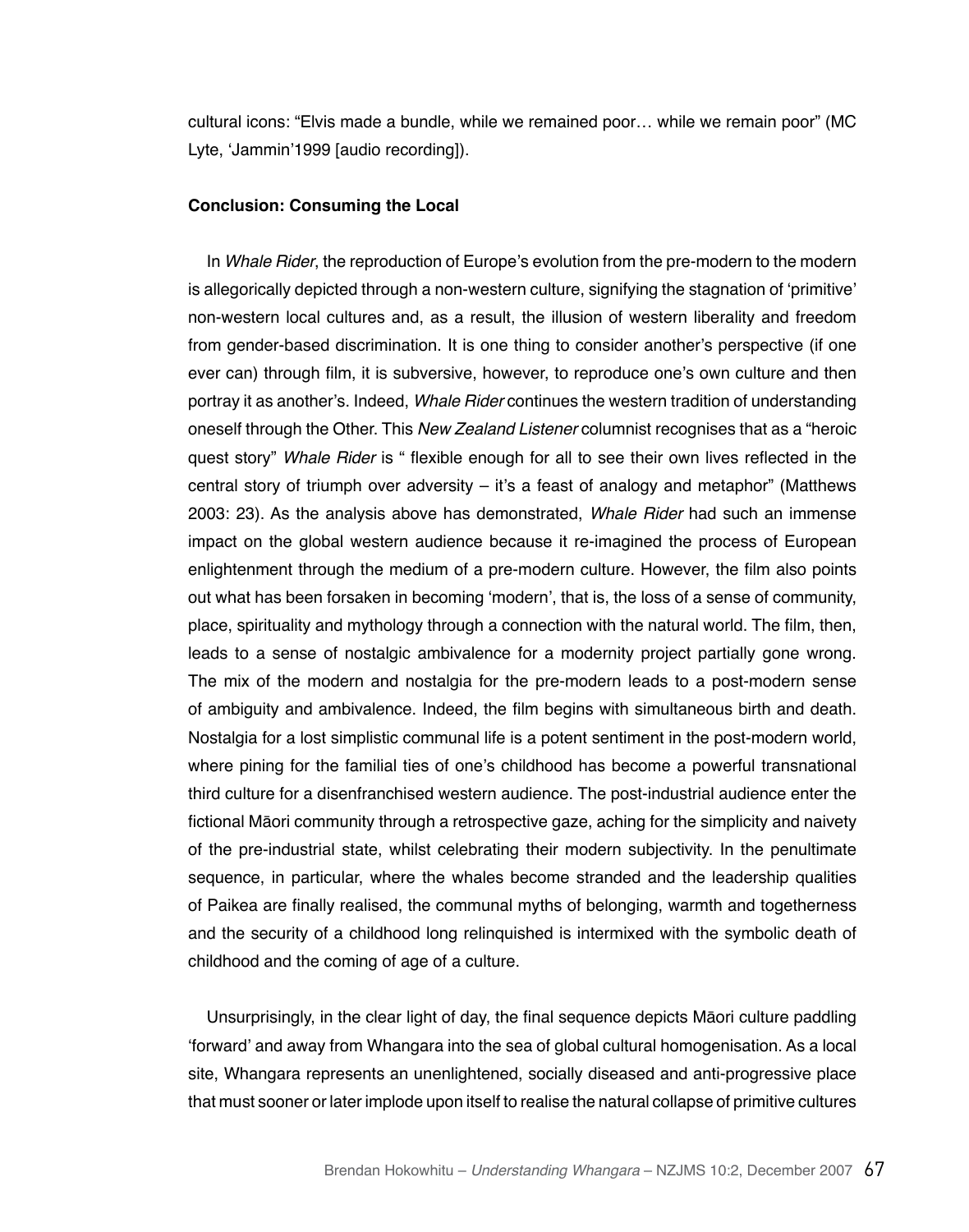and the uptake of liberal western norms. In this way, Whale Rider justifies the suppression of local Māori culture in the name of the general and universal. Porourangi's return home in the film is symbiotic with the homogenisation of culture. That is, he will only return home if Māori culture changes to enlightened globalised norms. Whilst the prepubescent child, Paikea, can claim martyrdom status in the name of the modernity project, it is clear that the tribe's post-modern fate lies with the hybrid baby lying in its German mother's womb. Menacingly, the hybrid child symbolises the tribe's sealed destiny of becoming an indigenous flavoured component of global culture; of becoming merely a stroke within the pastiche of global theatre. The baby's blurred genealogical lines symbolise the post-industrial transnational agenda of blurring national and cultural boundaries: "Think globally, act locally. The terms capture cogently the simultaneous homogenisation and fragmentation that is at work in the world economy" (Dirlik 1996: 31).

### **References**

Anderson Benedict (1981) Imagined Communities: Reflections on the Origin and Spread of *Nationalism* Verso New York

Andreassen Rikke (2003) The "Exotic" as Mass Entertainment: Denmark 1878-1909 Race *and Class* 45 (2) 1-39

Ansen David (2003) Grrl Power, Kiwi Style: A Sweet-Smart New Film that's been Dazzling Hard-to-please Festival Crowds with an Age-old Underdog Tale. Whale Rider Movie Review *Newsweek* (9th of June) 59

Aoun Steven (2005) Whale Rider Video Recording Review Metro Magazine 143 (Winter) 173

Baudrillard Jean (1981) For a Critique of the Political Economy of the Sign. Translated by Charles Levin Telos Press St. Louis

Calder Peter (2003) Riding High on 'Whale' Tale World report: New Zealand Success of Whale Rider Promotes New Zealand Film Industry Variety 393 (5) A2

Caro Niki (2003) Whale Rider [video recording] South Pacific Pictures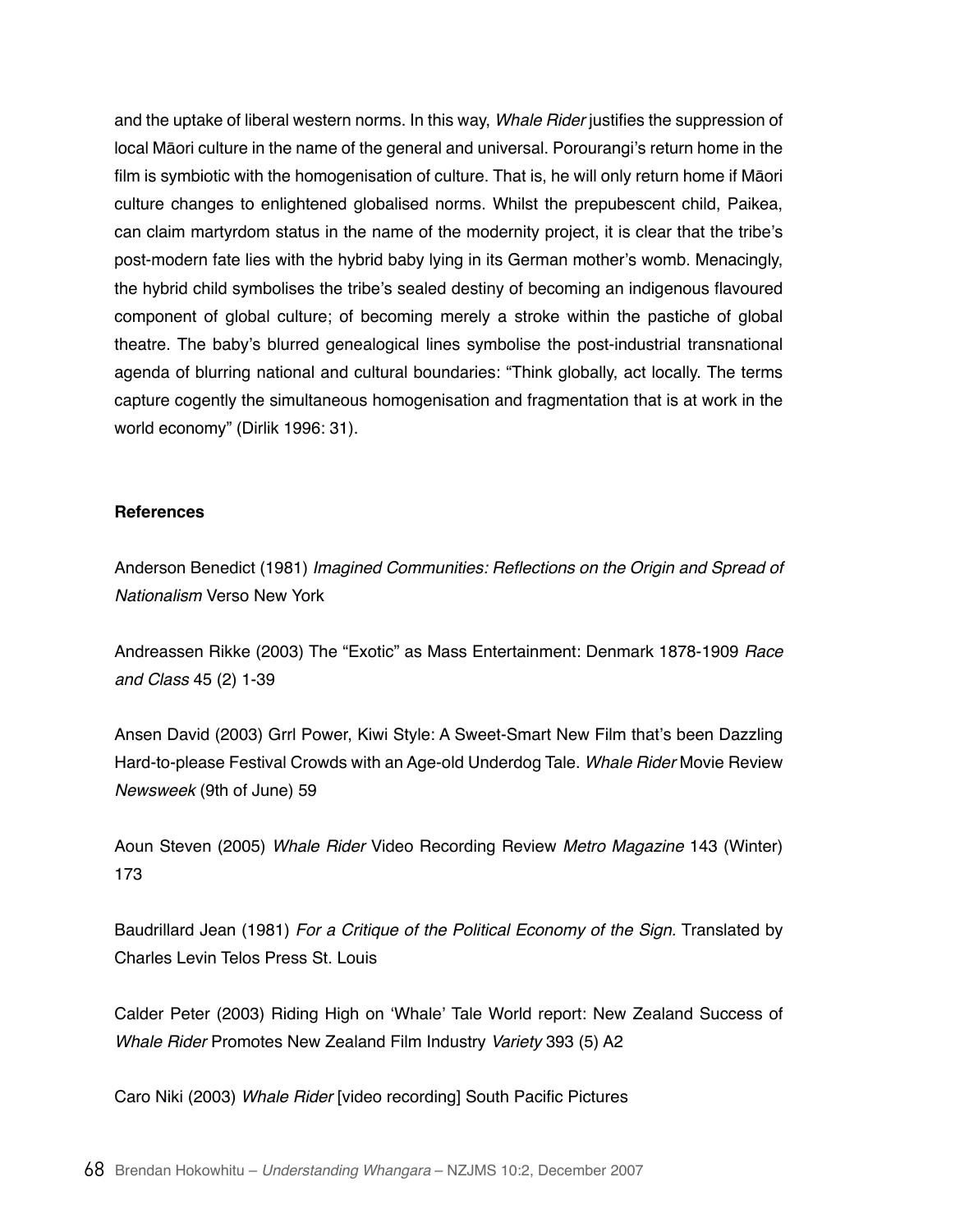Cline Rich (2003) Whale Rider Movie Review http://www.shadowsonthewall.co.uk/03/ whalride.htm

Cunneen Joseph (2003) Youthful Tales: Maori Girl, Animated Fish Enliven Summer *National*  Catholic Reporter 39 (34) 18

Dirlik Arif (1996) The Global in the Local In Rob Wilson and Wimal Dissanayake (eds) Global/Local: Cultural Production and the Transnational Imaginary Duke University Press Durham 21-45

E-News Extra (2003) Whale Rider Movie Review Sky Entertainment Channel.

Featherstone Mike (1996) Localism, Globalism and Cultural Identity. In Rob Wilson and Wimal Dissanayake (eds) Global/Local: Cultural Production and the Transnational Imaginary edited by 46-77 Duke University Press Durham

Garcia Maria (2003) Whale Rider Buying & Booking Guide Movie Review *Film Journal*  International 106 (6) 43

Garcia Marcia (2003a) Whale tale: New Zealand's Niki Caro brings Maori legend to life. *Film*  Journal International 106 (6) 16

Koch Ulrich (1998) *The Saltmen of Tibet* [videorecording] Zeitgeist Films Ltd

Kunuk Zacharias (2001) Atanarjuat: The Fast Runner [videorecording] Optimum Releasing

Kuper Adam (1988) The Invention of Primitive Society: Transformations of an Illusion Routledge London

Lyte MC (1999) Jammin' (audio recording) Bob Marley Chant Down Babylon (CD) The Island Def Jam Music Group

Maine Henry (1863) Ancient Law: It's Connection with the Early History of Society, and it's Relation to Modern Ideas J Murray London

Matthews Phillip (2003) Myth Making *New Zealand Listener* 187 (no' 3273) 18-24